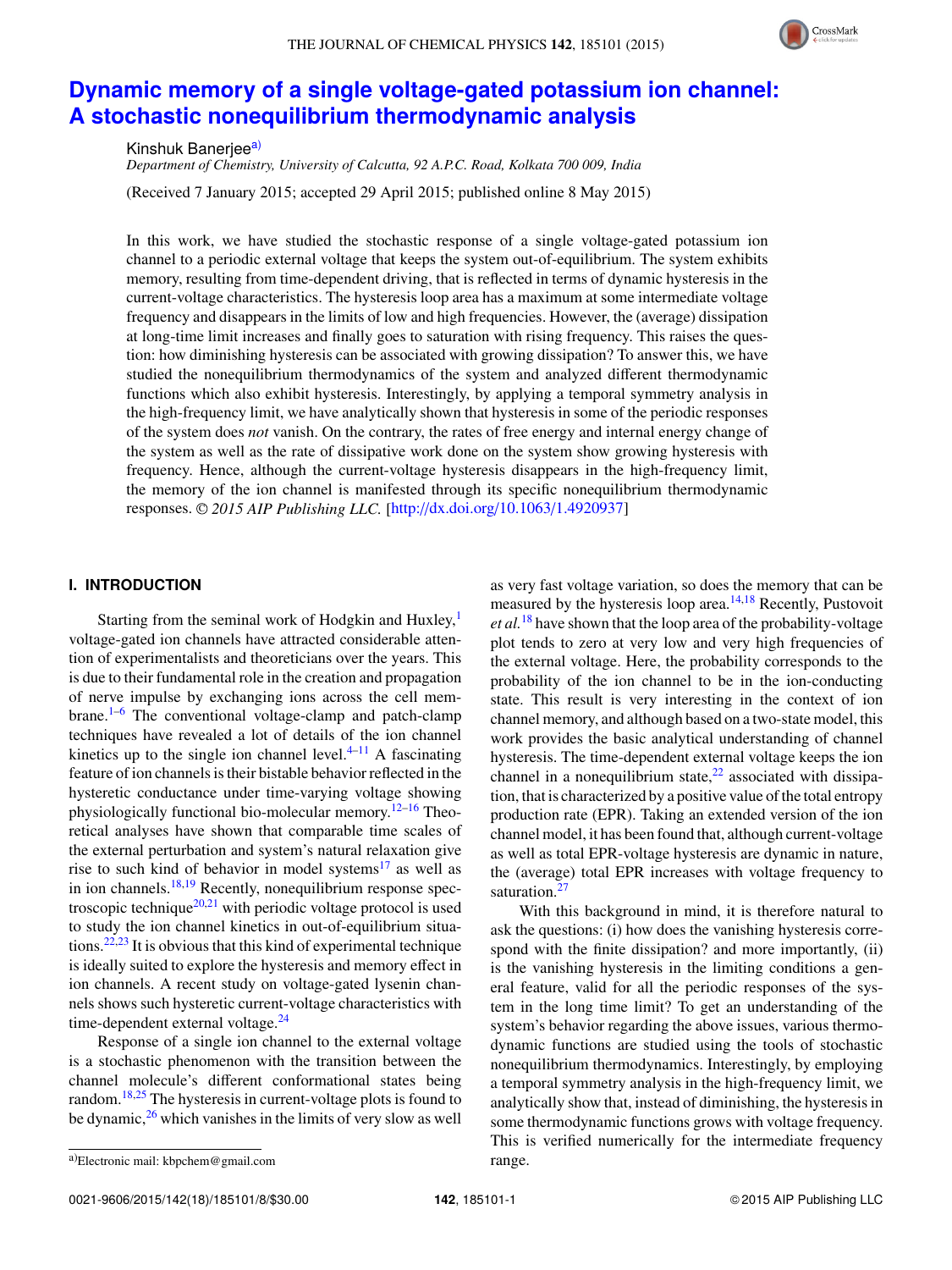## **II. K**<sup>+</sup> **CHANNEL: STOCHASTIC DESCRIPTION**

A potassium ion channel comprises of four independent homologous subunits as affirmed by several experimental studies.<sup>28–30</sup> Each subunit can have various conformational states. For simplicity, here, we consider only two such states inactive and active. $31,32$  Transition between these states is controlled by the external voltage. The state of the channel can be expressed in terms of the number of subunits in active state. The scheme of the voltage-gated channel dynamics is written as

$$
C_0 \frac{4k_1(V(t))}{k_{-1}(V(t))} C_1 \frac{3k_1(V(t))}{2k_{-1}(V(t))} C_2 \frac{2k_1(V(t))}{3k_{-1}(V(t))} C_3 \frac{k_1(V(t))}{4k_{-1}(V(t))} C_4. (1)
$$

Here,  $C_m$  represents a state of the ion channel with  $m (= 0, 0)$ 1,. . . ,4) number of active subunits. *m* can increase or decrease by one unit due to the occurrence of a forward or a backward reaction having rate constant  $k_1(V(t))$  and  $k_{-1}(V(t))$ , respectively, where  $V(t)$  is the time-dependent external voltage. Following Kargol *et al.*,<sup>22</sup> the rate constants are given by

$$
k_{\pm 1}(V(t)) = k_{\pm 1}(0) \exp\left(\frac{q_{\pm}V(t)}{k_B T'}\right),
$$
 (2)

where *q*<sup>+</sup> and *q*<sup>−</sup> are the gating charges associated with each forward and backward transitions, respectively, and  $k_{\pm 1}(0)$  are the respective rate constants at zero voltage. *T* ′ is the temperature of the environment with which the system is assumed to be in equilibrium and  $k_B$  is the Boltzmann constant. The state  $C<sub>4</sub>$ , with all the subunits in the active state, is taken as the ionconducting state. $22,27$ 

For the dynamics of a single ion channel, the number of subunits in active state,  $m$ , is a fluctuating quantity.<sup>33–35</sup> Then, it is appropriate to describe the time evolution of the single channel as a Markov process. The corresponding master equation $36,37$  can be written as

$$
\dot{P}_m(t) = \sum_{m'} W_{m'm}(V(t)) P_{m'}(t), \tag{3}
$$

where  $P_m(t)$  is the probability of having m number of subunits in active state at time *t* and  $W_{m'm}(V(t))$  is the transition probability from state-*m* ′ to state-*m* having the property

$$
\sum_{m'} W_{m,m'} = 0.
$$
\n<sup>(4)</sup>

The transition probabilities are explicitly defined as

$$
W_{m-1,m}(V(t)) = k_1(V(t))(n_T - (m-1))
$$

and

$$
W_{m+1,m}(V(t)) = k_{-1}(V(t))(m+1). \tag{5}
$$

Here,  $n_T = 4$  represents the total number of subunits of the ion channel molecule.

From Eq.  $(3)$ , the probability of the ion-conducting state at time *t* obeys the following equation of motion:

$$
\dot{P}_4(t) = \kappa(V(t)) - K(V(t))P_4(t),\tag{6}
$$

where  $\kappa(V(t)) = k_1(V(t)) [1 - {P_0(t) + P_1(t) + P_2(t)}]$  and  $K(V(t)) = [k_1(V(t)) + n_T k_{-1}(V(t))]$ . The solution of the above equation can be written as

$$
P_4(t) = P_4(t_0) \exp\left[-\int_{t_0}^t K(t')dt'\right]
$$

$$
+ \int_{t_0}^t \kappa(t') \exp\left[-\int_{t'}^t K(t'')dt''\right]dt', \qquad (7)
$$

where  $t_0$  is the initial time and we have dropped the voltage in the argument of the rate constants for brevity. We take the external voltage to be periodic,  $V(t) = V_a \sin \omega t$  with amplitude *V<sub>a</sub>*, frequency  $ν = ω/2π$ , and time period *T*. Now, following Pustovoit *et al.*,<sup>18</sup> the probability in the long-time limit, denoted here with superscript "ss," can be written  $as^{27}$ 

$$
P_4^{ss}(t) = \frac{\Delta(t)}{1 - \phi},\tag{8}
$$

where

 $\Delta(t) = \int^{t+T}$ t  $\kappa(t') \exp \left[-\int^{t+T}$  $\int_{t'}^{t+T} K(t'')dt''\right]dt'$ (9)

and

$$
\phi = \exp\left[-\int_0^T K(t)dt\right].\tag{10}
$$

From the above expression, the following limiting behaviors can be obtained: $18,27$ 

$$
P_4^{\text{ss}}(t) = \frac{\kappa(t)}{K(t)}, \quad \omega \to 0,
$$
  

$$
P_4^{\text{ss}} = \frac{\langle \kappa(t) \rangle}{\langle K(t) \rangle}, \quad \omega \to \infty.
$$
 (11)

So, in the high-frequency limit,  $P_4^{\text{ss}}$  becomes independent of time. Here,  $\langle (\ldots) \rangle = \frac{1}{T} \int_0^T (\ldots) dt$  denotes average over a period *T*.

# **III. ION CHANNEL AND MEMRISTOR**

Before going to the details of hysteresis in different system properties, let us briefly mention some theoretical ideas and results in the literature regarding the memory effect in ion channels and its connection to electrical circuit elements. The response of the ion channel to external voltage is the experimentally measurable ionic current that can manifest the memory of the channel molecule with time-varying voltage.<sup>24</sup> Long ago, Chua and Kang showed that current-voltage characteristics described by the Hodgkin-Huxley ion channel model follow a set of nonlinear dynamic equations described by them as memristive equations.<sup>38</sup> Memory resistor or memristor was also proposed by Chua earlier as the fourth basic passive circuit element.<sup>39</sup> After decades of search for this element, Strukov *et al.*<sup>40</sup> have recently suggested that memristance occurs naturally in electronic nanodevices. They have presented a model of a semiconductor film composed of variable resistance parts whose sizes are functions of the external voltage and gave an analytical expression for the memristance explaining various switching and hysteretic conductance phenomena in nanoscale devices. Following their approach, $40$  here, we write down the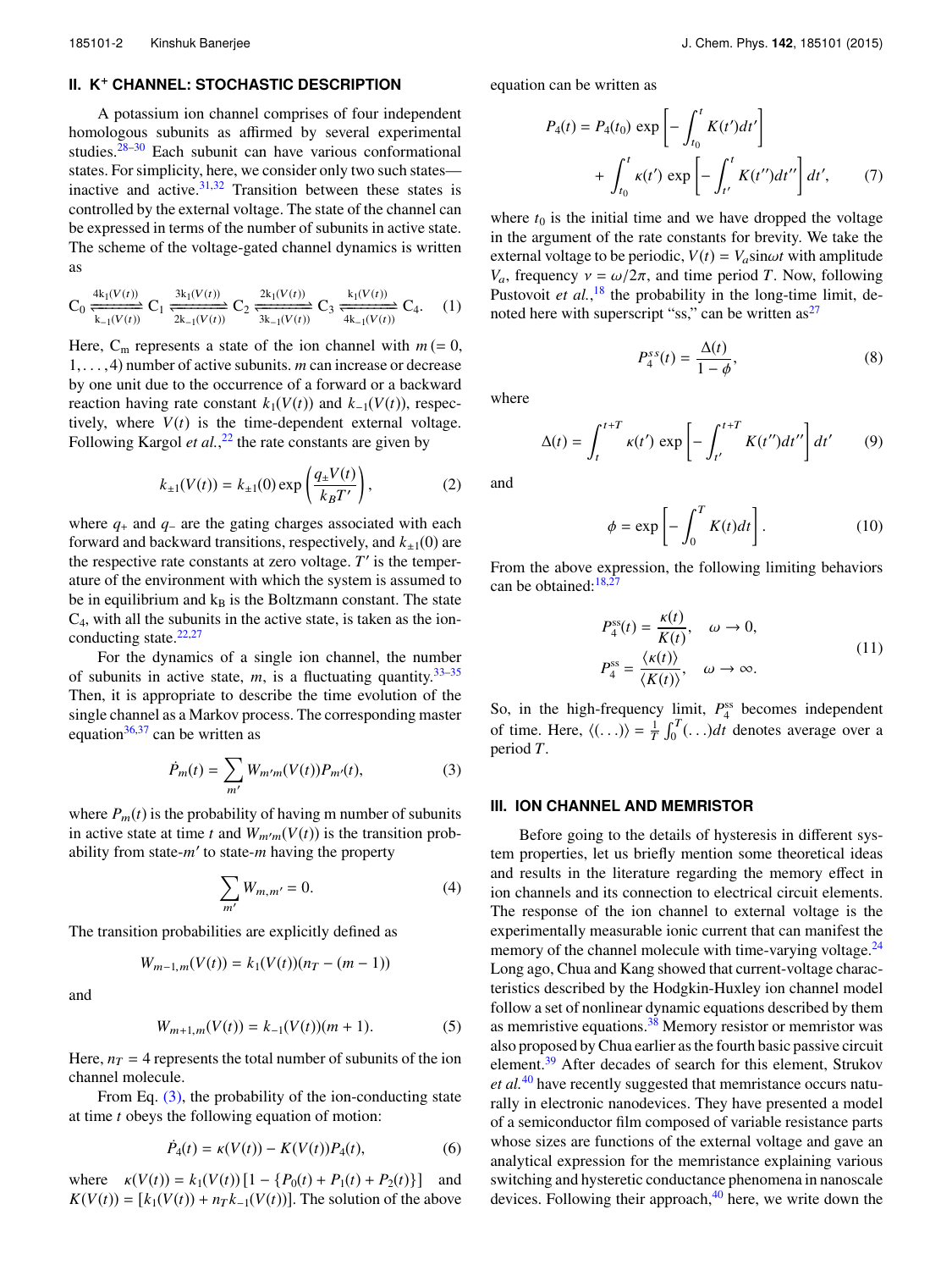expression of ionic current  $I(t)$  of the ion channel molecule as

$$
I(t) = [g_{on}(V(t))P_4(t) + g_{off}(V(t))(1 - P_4(t))](V(t) - V_r).
$$
\n(12)

Here,  $g_{on}$  and  $g_{off}$  are the conductances of the ion-conducting state  $(C_4)$  and nonconducting state, respectively. So, we set  $g_{\text{off}} = 0$  and  $g_{\text{on}} = g$ ; the latter generally depends on the external voltage,  $V(t)$ .  $V_r$  denotes the resting potential of the channel molecule. Equation (12) then reduces to

$$
I(t) = G(P_4, V(t), t)(V(t) - V_r),
$$
\n(13)

where  $G(P_4, V(t), t) = g(V(t))P_4(t)$  is the memory conductance or memductance of the ion channel.<sup>38,39</sup> Equations (6) and (13) construct the system of memristive equations of the ion channel. We point out that, even if the conductance  $g$  is a constant, the ion channel can exhibit memory effects due to the voltage dependence of  $P_4(t)$  that will lead to a nonlinear relationship between integrals of current and voltage.<sup>40</sup> The memory, however, is dynamic and disappears when the voltage is kept fixed.

# **IV. STOCHASTIC THERMODYNAMICS OF THE ION CHANNEL**

 $U(t) = -T' \sum$ 

The internal energy *U* and entropy *S* of a system at time t are defined in terms of the probability of the system to be in state-*m*,  $P_m(t)$ , as<sup>41–43</sup>

m

and

$$
S(t) = -\sum_{m} P_m(t) \ln P_m(t),
$$
 (14)

 $P_m(t)$  ln  $P_m^{\text{st}}(V_t)$ 

where we set the Boltzmann constant,  $k_B = 1$ .  $P_m^{\text{st}}(V_t)$  is the stationary probability the system would have if the driving voltage was frozen at time t at the value  $V_t$ .<sup>44</sup> The free energy of the system is then given by

$$
F(t) = U(t) - T'S(t) = T' \sum_{m} P_m(t) \ln \frac{P_m(t)}{P_m^{\text{st}}(V_t)}.
$$
 (15)

From Eqs. (3) and (14), the system EPR becomes<sup>45</sup>

$$
\dot{S}(t) = \sum_{m,m'} W_{m',m}(V(t)) P_{m'}(t) \ln \frac{P_{m'}(t)}{P_m(t)}
$$
(16)

that can be split as  $46,47$ 

$$
\dot{S}(t) = \dot{S}_{tot}(t) - \dot{S}_{m}(t). \qquad (17)
$$

Here, the first term in the rhs of Eq. (17) gives the total EPR characterizing the dissipation and the second term denotes the medium EPR due to the entropy flow into the surroundings (which is assumed to be ideal, *i.e.*, no entropy production of its own<sup>45</sup>). Their expressions are as follows:

$$
\dot{S}_{tot}(t) = \sum_{m,m'} W_{m',m}(V(t)) P_{m'}(t) \ln \frac{W_{m',m} P_{m'}(t)}{W_{m,m'} P_m(t)},
$$
\n
$$
\dot{S}_m(t) = \sum_{m,m'} W_{m',m}(V(t)) P_{m'}(t) \ln \frac{W_{m',m}}{W_{m,m'}}.
$$
\n(18)

There is another division of the total EPR into adiabatic and nonadiabatic contributions. This is highly relevant for the system under consideration with time-dependent external driving that breaks the detailed balance.<sup>44</sup> The adiabatic and nonadiabatic EPRs are defined as  $44,45$ 

$$
\dot{S}_a(t) = \sum_{m,m'} W_{m',m}(V(t)) P_{m'}(t) \ln \frac{W_{m',m} P_{m'}^{\text{st}}(V_t)}{W_{m,m'} P_{m}^{\text{st}}(V_t)} \tag{19}
$$

and

$$
\dot{S}_{na}(t) = \sum_{m,m'} W_{m',m}(V(t)) P_{m'}(t) \ln \frac{P_{m'}(t) P_{m}^{\text{st}}(V_t)}{P_m(t) P_{m'}^{\text{st}}(V_t)}.
$$
 (20)

When the driving is infinitely slow, one is in the adiabatic limit. The system at all times remains virtually in steady state with  $P_m^{\text{ss}}(t) \to P_m^{\text{st}}(V_t)$  and the nonadiabatic contribution to the total EPR goes to zero (see Eq. (20)). For a finite rate of driving, there is non-zero nonadiabaticity.

To appreciate the utility of this division, we consider the situation at some specific time *t*. If the voltage was fixed at say,  $V_t$ , that obviously depends on the value of  $t$ , then the system properties would depend on the voltage *parametrically*. In this case, with the initial condition chosen as the channel being in the state  $C_0$ , the time-dependent solution of Eq. (3) is given by a binomial distribution of the form $34$ 

$$
P_m(t) = {n_T \choose m} (B(t))^m (1 - B(t))^{n_T - m},
$$
 (21)

where

$$
B(t) = \frac{k_1(V_t)(1 - \exp(-(k_1(V_t) + k_{-1}(V_t))t))}{k_1(V_t) + k_{-1}(V_t)}.
$$
 (22)

Then, the stationary solution is

$$
P_m^{\text{st}}(V_t) = \binom{n_T}{m} (B^{\text{st}})^m (1 - B^{\text{st}})^{n_T - m} \tag{23}
$$

with

$$
B^{\text{st}} = \frac{k_1(V_t)}{k_1(V_t) + k_{-1}(V_t)}.
$$
\n(24)

The explicit expression of total EPR at time *t* is given by

$$
\dot{S}_{tot}(t) = J(t) \ln \left( \frac{k_1(V_t)(1 - B(t))}{k_{-1}(V_t)B(t)} \right). \tag{25}
$$

Here,  $J(t)$  is the net flux<sup>45</sup> defined as

$$
J(t) = \sum_{m,m'} J_{m',m}(t)
$$
  
= 
$$
\sum_{m,m'} W_{m',m}(V_t)P_{m'}(t) - W_{m,m'}(V_t)P_m(t)
$$
  
= 
$$
k_1(V_t)n_T(1 - B(t)) - k_{-1}(V_t)n_T B(t).
$$
 (26)

Now, at stationary state, putting Eq.  $(24)$  into Eq.  $(26)$ , we get

$$
J^{\rm st} = 0 = \dot{S}^{\rm st}_{tot} = \dot{S}^{\rm st}_a = \dot{S}^{\rm st}_{na}.
$$
 (27)

Thus, if the voltage was kept fixed at  $V_t$ , the ion channel would reach thermodynamic equilibrium, satisfying the detailed balance condition

$$
J_{m',m}^{\text{st}} = W_{m',m}(V_t)P_{m'}^{\text{st}}(V_t) - W_{m,m'}(V_t)P_{m}^{\text{st}}(V_t) = 0.
$$
 (28)

Now, with the help of Eq.  $(28)$ , it is easy to see from Eq.  $(19)$  that, *even when the voltage is time-dependent*,  $\dot{S}_a(t)$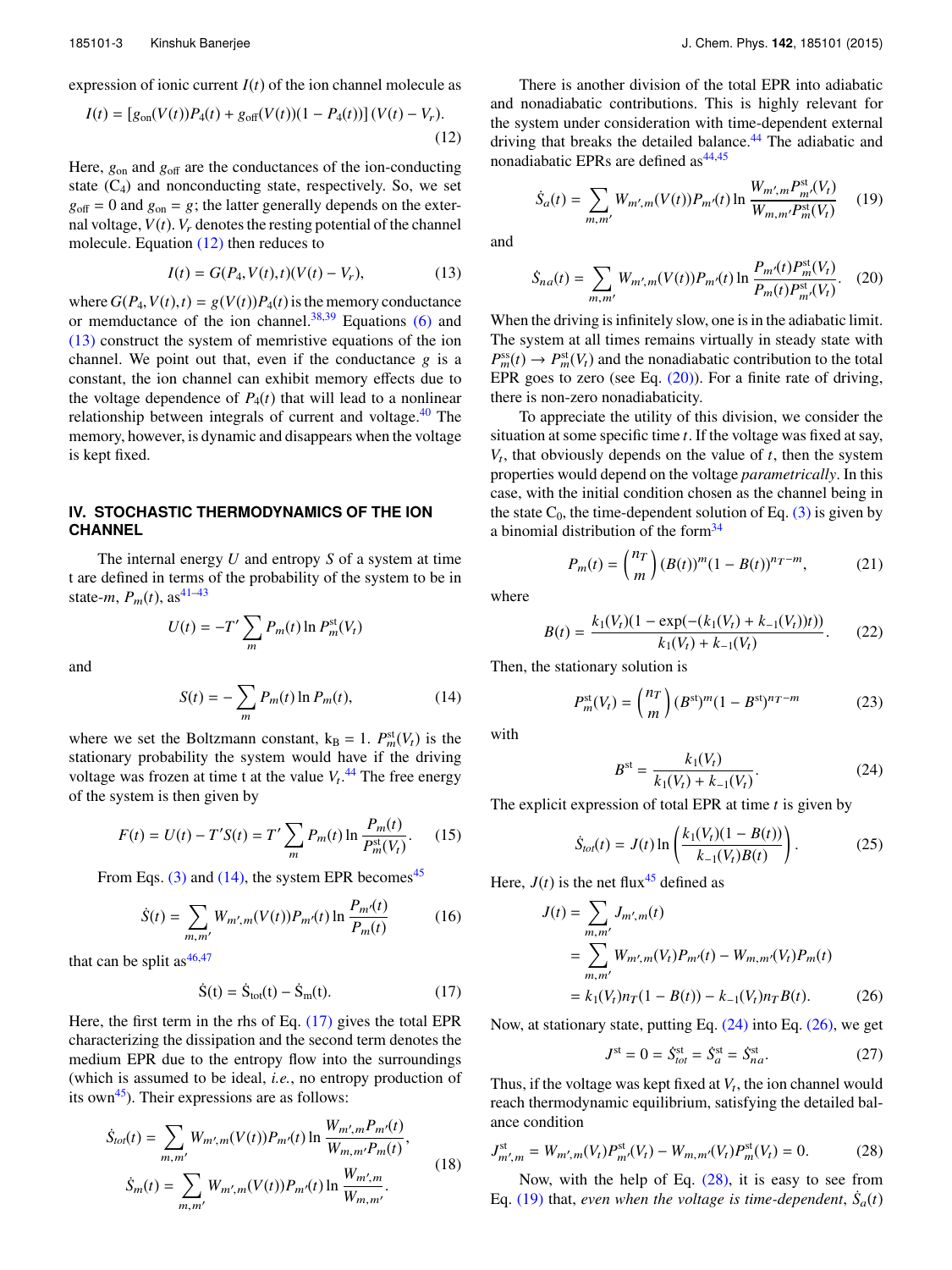= 0 ∀*t*. However, in presence of time-varying voltage, the fluxes in the long-time limit, defined in terms of the probabilities  $P_m^{\text{ss}}(t)$ , are non-zero as

$$
J_{m',m}^{ss}(t) = W_{m',m}(V(t))P_{m'}^{ss}(V(t)) - W_{m,m'}(V(t))
$$
  
×  $P_m^{ss}(V(t)) \neq 0$ . (29)

The system then has a non-zero dissipation  $\dot{S}^{ss}_{tot}(t) = \dot{S}^{ss}_{na}(t)$ > 0. Thus, the total EPR of the ion channel comes entirely from the nonadiabatic contribution arising due to external driving. Before proceeding further, we express  $\dot{S}_{na}(t)$  in a more compact form<sup>45</sup>

$$
\dot{S}_{na}(t) = \sum_{m} \ln \frac{P_m^{\text{st}}(V_t)}{P_m(t)} \sum_{m'} W_{m',m} P_{m'}(t) \n+ \sum_{m'} P_{m'}(t) \ln \frac{P_{m'}(t)}{P_{m'}^{\text{st}}(V_t)} \sum_{m} W_{m',m} \n= - \sum_{m} \dot{P}_m(t) \ln \frac{P_m(t)}{P_m^{\text{st}}(V_t)}.
$$
\n(30)

The final expression is obtained using Eqs.  $(3)$  and  $(4)$ .

From Eq. (15), the rate of free energy change can be written as

$$
\frac{\dot{F}(t)}{T'} = \sum_{m} \left( \dot{P}_{m} \ln P_{m} + \dot{P}_{m} - \dot{P}_{m} \ln P_{m}^{\text{st}} - P_{m}(t) \frac{\dot{P}_{m}^{\text{st}}}{P_{m}^{\text{st}}} \right)
$$
\n
$$
= \sum_{m} \left( \dot{P}_{m} \ln \frac{P_{m}}{P_{m}^{\text{st}}} - P_{m}(t) \frac{\dot{P}_{m}^{\text{st}}}{P_{m}^{\text{st}}} \right), \text{ as } \sum_{m} \dot{P}_{m} = 0
$$
\n
$$
= -\dot{S}_{na}(t) - \sum_{m} P_{m}(t) \frac{\dot{P}_{m}^{\text{st}}}{P_{m}^{\text{st}}}.
$$
\n(31)

The last line follows from Eq. (30). Now, following Esposito and Van den Broeck, $45$  the nonadiabatic EPR can be split into "boundary" and "driving" contributions as

$$
\dot{S}_{na}(t) = \dot{S}_b(t) + \dot{S}_d(t),\tag{32}
$$

where

$$
S_b(t) = -\sum_{m} P_m(t) \ln \frac{P_m(t)}{P_m^{\text{st}}(V_t)} = -\frac{F(t)}{T'},
$$
  

$$
\dot{S}_d(t) = -\sum_{m} P_m(t) \frac{P_m^{\text{st}}(V_t)}{P_m^{\text{st}}(V_t)}.
$$
 (33)

Using Eqs.  $(32)$  and  $(33)$ , one obtains

$$
\frac{\dot{F}(t)}{T'} = -\dot{S}_b(t) = -\dot{S}_{na}(t) + \dot{S}_d(t).
$$
 (34)

From the Eqs. (15), (17), and (34), we get

$$
\dot{U}(t) = T'(\dot{S}_a(t) - \dot{S}_m(t) + \dot{S}_d(t)).
$$

Defining  $h_d(t) = T'\dot{S}_m(t)$  as the heat dissipation rate to the surroundings and  $w_d(t) = T'\dot{S}_d(t)$  as the rate of dissipative work done on the ion channel by the external voltage, one can write down a first-law like expression,  $43$ 

$$
\dot{U}(t) + h_d(t) = w_d(t),\tag{35}
$$

where  $\dot{S}_a(t) = 0$ , as already mentioned. Here, we provide an analytical expression of  $w_d$  for the ion channel. From Eq. (23), we have

$$
\dot{P}_{m}^{\text{st}}(V_{t}) = \frac{\mathcal{Q}\dot{V}(t)}{k_{B}T'}P_{m}^{\text{st}}(V_{t})\left[m-\frac{n_{T}}{1+\zeta}\right],\tag{36}
$$

where  $z = \frac{k_{-1}(0)}{k_1(0)}$  $\frac{k_{-1}(0)}{k_1(0)}$  exp(−*QV*(*t*)/*k*<sub>B</sub>*T*') and *Q* = *q*<sub>+</sub> − *q*−. Then, using Eq.  $(33)$ , we get

$$
w_d(t) = T'\dot{S}_d(t) = -T'\sum_m P_m(t)\frac{Q\dot{V}(t)}{k_B T'}\left[m - \frac{n_T}{1+z}\right].
$$
 (37)

Next, we treat some specific cases.

### **A. Adiabatic driving**

In the adiabatic limit of the voltage variation, we take its frequency  $\omega \rightarrow 0$ . As the ion channel attains equilibrium for a fixed voltage ( $\omega = 0$ ), so the case of infinitely slowly varying voltage should also give the same result in the long-time limit. This is easy to verify using the fact that in the  $\omega \rightarrow 0$  limit,  $P_m^{\text{ss}}(t) \to P_m^{\text{st}}(V_t)$ . Then, from Eq. (20) (or Eq. (30)),

$$
\dot{S}_{na}^{\rm ss}(t) = 0 = \dot{S}_{tot}^{\rm ss}(t) \tag{38}
$$

as  $\dot{S}_a(t) = 0$ ,  $\forall t$ . So, for adiabatic driving, the ion channel indeed reaches equilibrium. Also, when  $P_m^{\text{ss}}(t) \to P_m^{\text{st}}(V_t)$ , detailed balance is satisfied resulting in zero flux and then  $S^{\text{ss}}(t)$  $=$   $S_m^{\text{ss}}(t) = 0$ . Finally, from Eqs. (32), (33), and (35), one obtains  $\dot{S}_b^{\text{ss}}(t) = 0 = \dot{F}^{\text{ss}}(t) = \dot{S}_d^{\text{ss}}(t) = \dot{U}^{\text{ss}}(t).$ 

## **B. Extreme nonadiabatic driving**

Extreme nonadiabatic driving indicates the  $\omega \rightarrow \infty$  limit. For  $\frac{k_1(0)}{k_1(0)}$  $\frac{k_1(0)}{k_{-1}(0)} \gg 1$ , the ion-conducting state probability  $P_4^{\text{ss}}(t)$ dominates with  $P_0^{\text{ss}}(t)$ ,  $P_1^{\text{ss}}(t)$ ,  $P_2^{\text{ss}}(t)$  being negligibly small.<sup>27</sup> Then, from Eq.  $(20)$ , we can write approximately

$$
\dot{S}_{na}^{ss}(t) \approx \left[ k_1(t)(1 - P_4^{ss}(t)) - n_T k_{-1}(t) P_4^{ss}(t) \right] \times \ln \frac{P_4^{st}(V_t)(1 - P_4^{ss}(t))}{P_3^{st}(V_t) P_4^{ss}(t)}.
$$
\n(39)

Using Eq.  $(23)$ , we get

$$
\frac{P_4^{\text{st}}(V_t)}{P_3^{\text{st}}(V_t)} = \frac{k_1(t)}{n_T k_{-1}(t)}.
$$
\n(40)

Also, from Eq.  $(11)$ ,

$$
P_4^{\rm ss} = \frac{\langle \kappa(t) \rangle}{\langle K(t) \rangle} \approx \frac{\langle k_1(t) \rangle}{\langle K(t) \rangle}.
$$
 (41)

Putting Eqs.  $(40)$  and  $(41)$  into Eq.  $(39)$ , one has

$$
\dot{S}_{na}^{ss}(t) \approx J_f(t) \ln \frac{k_1(t)\langle k_{-1}(t)\rangle}{k_{-1}(t)\langle k_1(t)\rangle} = \dot{S}_{tot}^{ss}(t),\tag{42}
$$

where

$$
J_f(t) = n_T \left[ \frac{k_1(t) \langle k_{-1}(t) \rangle - k_{-1}(t) \langle k_1(t) \rangle}{\langle K(t) \rangle} \right]. \tag{43}
$$

Here,  $\langle k_{\pm 1}(t) \rangle = f_{\pm}k_{\pm 1}(0)$  with  $f_{\pm} = \langle \exp(q_{\pm}V(t)/k_BT') \rangle$ . It is straight-forward to derive the system and medium EPRs as

$$
\dot{S}^{ss}(t) \approx J_f(t) \ln \frac{\langle k_{-1}(t) \rangle}{\langle k_1(t) \rangle}, \quad \dot{S}_m^{ss}(t) \approx J_f(t) \ln \frac{k_1(t)}{k_{-1}(t)}.
$$
 (44)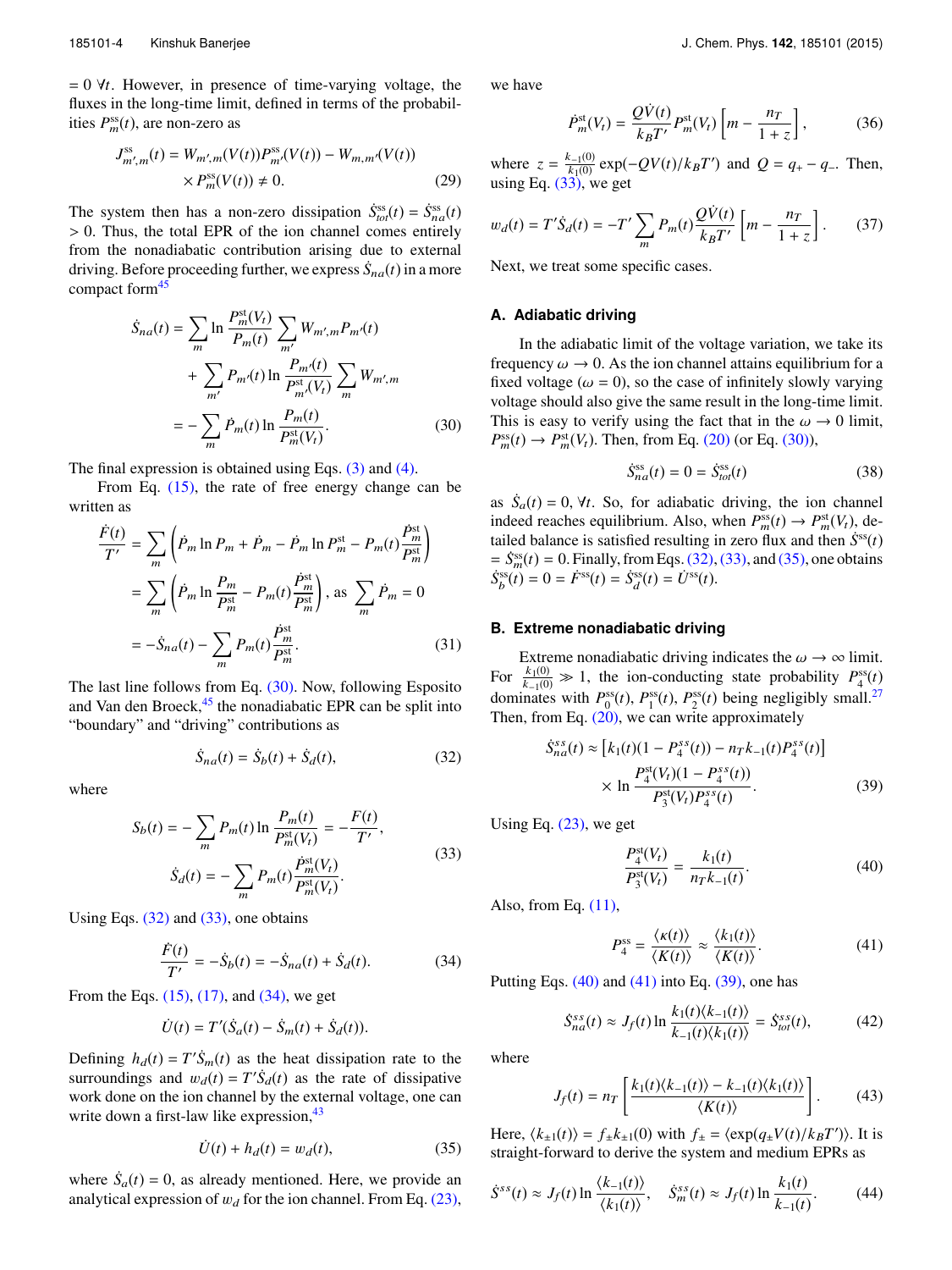Now, as  $P_0^{\text{ss}}(t)$ ,  $P_1^{\text{ss}}(t)$ ,  $P_2^{\text{ss}}(t)$  are insignificant in the  $\omega \to \infty$ limit, from Eq. (37), we get

$$
\dot{S}_d^{ss}(t) = w_d^{ss}(t)/T' = -\frac{Q\,\dot{V}(t)}{k_B T'} \left[ P_4^{ss} + \frac{3z - 1}{1 + z} \right],\tag{45}
$$

where  $\zeta$  is defined as in Eq.  $(36)$ .

If one takes  $q_{+} = -q_{-} = q$ , one gets  $f_{+} = f_{-}$  and  $Q = 2q$  in this symmetric case. Then,  $P_4^{ss}$  reduces to  $P_4^{ss} = \frac{k_1(0)}{k_1(0) + n_T k_1}$  $k_1(0) + n_T k_{-1}(0)$ and we have

$$
\dot{S}_{na}^{ss}(t) \approx 4n_{T} P_{4}^{ss} k_{-1}(0) \sinh(xV(t)) xV(t) = \dot{S}_{tot}^{ss}(t), \tag{46}
$$

where  $x = q/k_B T'$ . Also, from Eq. (45), one can write in this case,

$$
\dot{S}_d^{ss}(t) = -2x\dot{V}(t)\left[P_4^{ss} + \frac{3z - 1}{1 + z}\right].
$$
 (47)

Then, from Eqs. (34) and (35), respectively, one obtains

$$
\dot{S}_{b}^{ss}(t) = -\dot{F}^{ss}(t)/T' = \dot{S}_{na}^{ss}(t) - \dot{S}_{d}^{ss}(t) \n= 2xP_{4}^{ss} [2n_{T}k_{-1}(0)\sinh(xV(t))V(t) + \dot{V}(t)] \n+ 2x\dot{V}(t)\left(\frac{3z - 1}{1 + z}\right)
$$
\n(48)

and

$$
\dot{U}^{ss}(t)/T' = \dot{S}_{d}^{ss}(t) - \dot{S}_{m}^{ss}(t) \n= 2P_{4}^{ss} [n_T k_{-1}(0) \sinh(xV(t)) \ln z(t) - x\dot{V}(t)] \n- 2x\dot{V}(t) \left(\frac{3z - 1}{1 + z}\right).
$$
\n(49)

#### **C. Thermodynamic quantities per cycle**

For periodic external voltage, in the long-time limit, the response of the system also becomes periodic with the same time period. As internal energy, entropy, and free energy of the system are all state functions, their change over a time period *T* of the external voltage will be zero, *i.e.*,  $\Delta X^c = \int_0^T \dot{X}(t) dt = 0$ , where  $X \equiv U, S, F$  (and  $S_b$ ) with superscript "c" indicating change of *X* over a cycle. Then, we have

$$
\Delta S_{tot}^c = \Delta S_m^c = \Delta S_{na}^c = \Delta S_d^c.
$$
 (50)

So, the total dissipation of the ion channel per cycle in the longtime limit is equal to the heat dissipation to the environment, and this is generated solely by the driving part of the nonadiabatic entropy production.

# **V. TEMPORAL SYMMETRY AND HYSTERESIS**

Application of periodic external voltage on the ion channel can develop memory effect in the system which is manifested in terms of the hysteresis in the current( $I(t)$ )-voltage( $V(t)$ ) plots. This effect is prominent when the time scales of the external voltage and system's natural relaxation match and tend to vanish at voltage frequencies too low and too high, representing adiabatic and extreme nonadiabatic drivings, respectively. Here, we analyze the hysteresis in different thermodynamic functions of the ion channel, along with the current, in these two limiting conditions. Specifically, we investigate the symmetry properties of the system's different periodic

responses with respect to time over a cycle. All the analytical treatments are performed in the long-time limit using the closed-form expressions of  $P_4^{ss}(t)$  given in Eq. (11). For intermediate frequencies of the external voltage, detailed numerical analyses of hysteresis will be done in Sec. VI.

At first, we study the  $\omega \rightarrow 0$  limit. In this case, all the thermodynamic functions discussed here are zero in the  $t \to \infty$ limit and the system virtually attains equilibrium as already discussed in Sec. IV. So, we concentrate on the ionic current given in Eq. (13). From the expression of the periodic voltage,  $V(t) = V_a \sin \omega t$ , one can write

$$
V(t) = V(T/2 - t) = -V(t - T/2),
$$
  
\n
$$
V(t + T/2) = V(T - t) = -V(t).
$$

For  $\omega \to 0$ , we have from Eq. (11),  $P_4^{ss}(t) = \frac{\kappa(t)}{K(t)}$  $\frac{K(t)}{K(t)}$  and then, from Eq. (13), over a period, the following symmetry relations hold with  $0 \le t \le T/2$ :

$$
I(t) = I(T/2 - t),
$$
 positive half-cycle of  $V(t)$ ,  

$$
I(t + T/2) = I(T - t),
$$
 negative half-cycle of  $V(t)$ . (51)

It follows from Eq.  $(51)$  that, over the positive as well as the negative half-cycle of the voltage, the current retraces its path and there is *no scope of hysteresis in the I* − *V curve*. We point out that this temporal symmetry is valid individually for positive and negative half-cycles but these two regions are not generally connected by symmetry as

$$
I(t) \neq I(t + T/2), \forall t \neq 0.
$$
 (52)

Next, we come to the  $\omega \to \infty$  limit where  $P_4^{ss}$  becomes time-independent. Then, the same temporal symmetry relations are valid for the ionic current as given in Eq. (51) above. But, in this limit, the system is far away from equilibrium with significant dissipation. This is a bit counter-intuitive as vanishing hysteresis indicates vanishing dissipation. Thus, we explore the hysteresis in other properties of the system.

Let us take the dissipation function  $\dot{S}^{ss}_{tot}(t) = \dot{S}^{ss}_{na}(t)$ . From Eq.  $(42)$ , with symmetry of  $V(t)$  given above, we have the same symmetry as of the ionic current,

$$
\dot{S}_{tot}^{ss}(t) = \dot{S}_{tot}^{ss}(T/2 - t),
$$
 positive half-cycle of  $V(t)$ ,  
\n
$$
\dot{S}_{tot}^{ss}(t + T/2) = \dot{S}_{tot}^{ss}(T - t),
$$
 negative half-cycle of  $V(t)$ , (53)

and also the asymmetry  $\dot{S}_{tot}^{ss}(t) \neq \dot{S}_{tot}^{ss}(t + T/2)$ ,  $\forall t \neq 0$ . So the  $\dot{S}_{tot}^{ss}$  − *V* curve also becomes hysteresis-less. Interestingly, in the symmetric case of  $q_{+} = -q_{-} = q$ , the asymmetry also disappears and one finds from Eq. (46) that

$$
\dot{S}^{ss}_{tot}(t) = \dot{S}^{ss}_{tot}(t + T/2) \,\forall t. \tag{54}
$$

Hence, *the period of the dissipation function becomes half of that of the external voltage in the symmetric case in the highfrequency limit.*<sup>27</sup> It is easy to see that, even in this case, the ionic current does not have this symmetry. One can easily verify that the same temporal symmetry relations given in Eq. (53) are valid for  $\dot{S}^{ss}(t)$  and  $\dot{S}^{ss}(t)$  (see Eq. (44)) but not the symmetry of Eq. (54).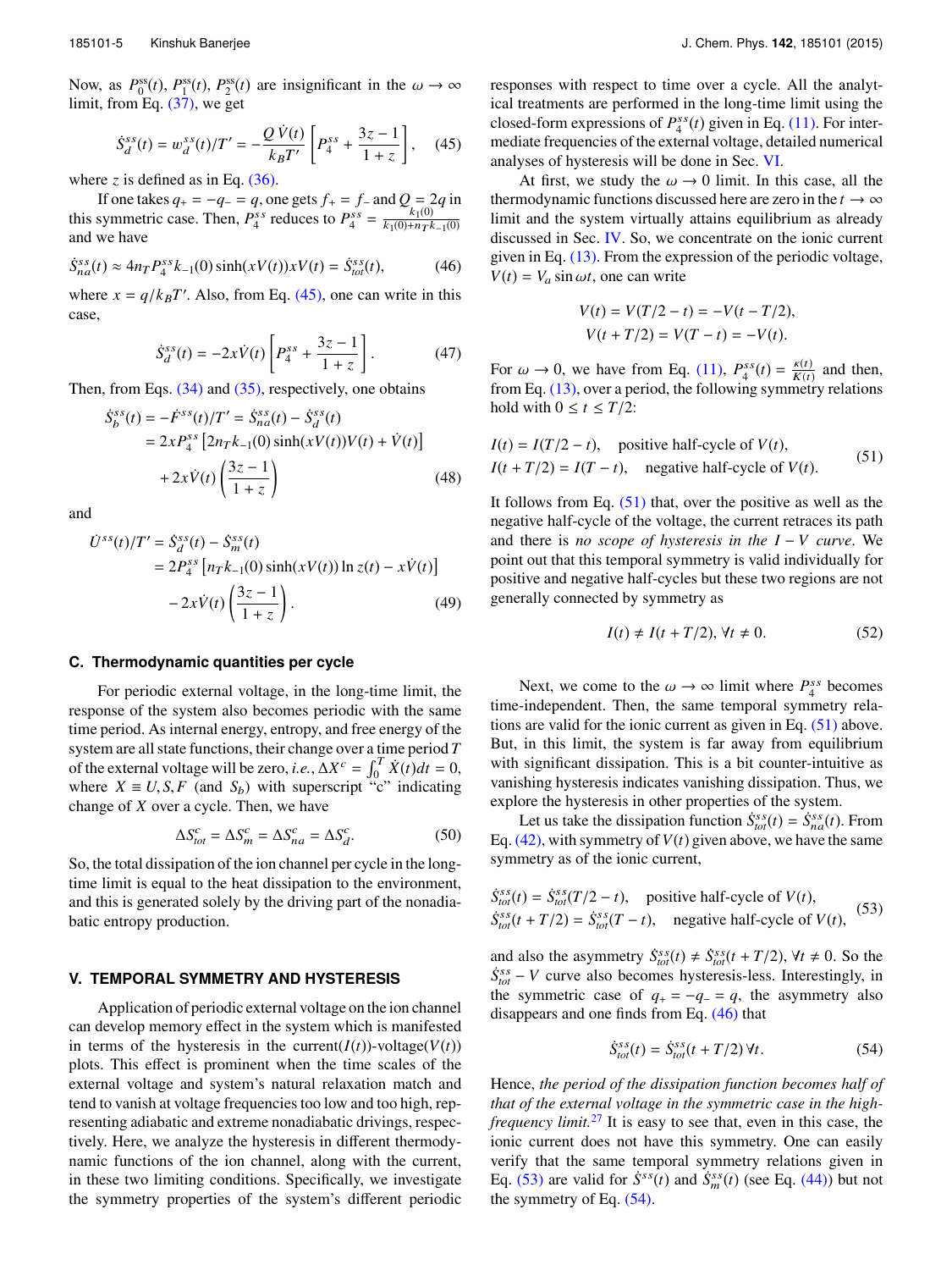Next, we come to the case of  $\dot{S}_d^{ss}(t)$ . We have the following temporal symmetries:

$$
\dot{V}(T/2 - t) = -\dot{V}(t), \quad \dot{V}(t + T/2) = -\dot{V}(T - t) = -\dot{V}(t),
$$
\n
$$
z(T/2 - t) = z(t), \quad z(t + T/2) = z(T - t),
$$

where *z* is defined as in Eq.  $(45)$ . Using these relations, we find from Eq. (45)

$$
\dot{S}_d^{ss}(t) = -\dot{S}_d^{ss}(T/2 - t),
$$
 positive half-cycle of  $V(t)$ ,  
\n
$$
\dot{S}_d^{ss}(t + T/2) = -\dot{S}_d^{ss}(T - t),
$$
 negative half-cycle of  $V(t)$ . (55)

Hence,  $\dot{S}_d^{ss}(t)$  (and  $w_d$ ) is actually *antisymmetric* over the voltage half-cycles; rather than retracing its path, the curve of  $\dot{S}_d^{ss}(t) - V(t)$  over  $0 \le t \le T/4$  is farthest from that over  $T/4 \le t \le T/2$  and the same thing occurs for the next two quarters. This clearly suggests that the  $\dot{S}_d^{ss}(t) - V(t)$  curve contains a finite amount of hysteresis. As these results are in the  $\omega \rightarrow \infty$  limit, so the hysteresis has no scope to disappear and we speculate that the amount of hysteresis actually grows with  $\omega$ . In Sec. VI, we will investigate the system numerically in the intermediate frequency range to verify this point. But, it is evident that *not all the plots of thermodynamic functions versus voltage are devoid of hysteresis, even in the high-frequency limit*. This feature justifies the maximum average dissipation in this limit where the system resides arbitrarily away from equilibrium. It is obvious that the symmetry relations remain valid for  $q_{+} = -q_{-} = q$  (see Eq. (47)).

A close look at Eq. (34) reveals that the evolution of  $\dot{S}_b^{ss}(t)$ over a period occurs in such a way that  $\dot{S}_{na}^{ss}(t) - V(t)$  curve contains no hysteresis. Now, analyzing Eq.  $(48)$ , where  $q_+$  $= -q_{-} = q$ , we find that the above mentioned temporal symmetries are absent in the evolution of  $\dot{S}_b^{ss}(t)$  over a period except the trivial fact that it is periodic. Hence, the plot of  $\dot{S}_b^{ss}(t) - V(t)$ must also accommodate hysteresis. As even the symmetric case of  $q_+ = -q_- = q$  cannot prevent hysteresis, in the general case of  $q_+ \neq -q_-\$ , hysteresis will prevail certainly. According to Eq. (34), this feature is identically reflected in the rate of free energy change of the ion channel. From Eq. (49), one can also find out that the same feature is present in the  $\dot{U}^{ss}(t)$  $-V(t)$  plot. We summarize the temporal symmetry and the fate of hysteresis of different quantities in Table I in the highfrequency limit.

Before progressing to the numerical analyses, here, we briefly mention the possible experimental detection of the hysteresis behavior, particularly the growing hysteresis in some thermodynamic functions, *e.g.*, in  $\dot{S}_d^{ss}(t)$ . It follows from Eq.  $(45)$  that, a knowledge of  $P_4^{ss}$  along with the other system parameters like the rate constants, gating charge is essential to determine the quantity. Now, it is standard practice to determine the ion channel current and fit the data to some relevant scheme, by employing optimization techniques such as simulated annealing for a given input voltage protocol, $2<sup>1</sup>$ to get those parameters along with the conducting (or open) state probability. $22$  Thus, one can then calculate the thermodynamic functions from our theoretical relations and verify the nature of hysteresis. In Sec. VI, we will analyze the behavior of various functions numerically using such experimentally obtained model parameters. Of course, this is not a direct measurement scheme. Calorimetric measurements can detect the heat dissipation, but it is related to the medium entropy production rate  $\dot{S}_m^{\text{ss}}(t)$  that shows no hysteresis in the highfrequency limit. *Although di*ffi*cult, this feature, in principle, can be directly tested and act as a support of the theory.*

In connection to experimental measurement, it is also important to mention the role of the lipid bilayer, in which the ion channel is reconstituted, in governing the structure and function of the latter.48–50 The lipid-protein interactions, *e.g.*, between the lipid head-groups and protein side-chains, have been shown to be very important in the gating mechanism. *However, the interaction dynamics are very hard to characterize and not much data are available*. <sup>49</sup> The results presented here, then, may act as a reference for experimentalists to judge the non-ideality introduced due to the lipid environment over the frequency range of the external voltage. Of course, extending the model system to include the effect of lipid bilayer will require further experimental support and is beyond the scope of the present work.

#### **VI. NUMERICAL RESULTS**

We numerically solve Eq. (3) using the Heun's algorithm (step size of  $10^{-6}$  s) with the following parameter values:  $k_1(0) = 125.0 \text{ s}^{-1}, k_{-1}(0) = 5.0 \text{ s}^{-1}, q_+ = q_- = 0.7 \text{e}, V_r = -90$ mV, and  $V_a = 45$  mV. These are taken following the experimental results and the corresponding data of Kargol *et al.*<sup>22</sup> The temperature is set at  $T' = 285$  K and we take a constant conduc-

TABLE I. Temporal symmetry and hysteretic behavior of ionic current  $I(t)$  and various thermodynamic functions over a period  $T$  in the high-frequency limit. The loop area of the plot of some function against the external voltage  $V(t)$  is a measure of hysteresis regarding that function.

| Quantity                                               | Temporal symmetry                                   | Hysteresis |
|--------------------------------------------------------|-----------------------------------------------------|------------|
| I(t)                                                   | Symmetric over +ve and -ve half-cycle               | Vanish     |
| $\dot{S}^{\rm ss}(t)$                                  | Symmetric over +ve and -ve half-cycle               | Vanish     |
|                                                        | Antisymmetric around $T/2$ for $q_{+} = -q_{-} = q$ |            |
| $h_d^{\rm ss}(t) = T'\dot{S}_m^{\rm ss}(t)$            | Symmetric over +ve and -ve half-cycle               | Vanish     |
| $\dot{S}_{tot}^{ss}(t) = \dot{S}_{na}^{ss}(t)$         | Symmetric over $+ve$ and $-ve$ half-cycle           | Vanish     |
|                                                        | Symmetric around T/2 for $q_{+} = -q_{-} = q$       |            |
| $w_d^{\text{ss}}(t) = T'\dot{S}_d^{\text{ss}}(t)$      | Antisymmetric over +ve and -ve half-cycle           | Finite     |
| $\dot{U}^{ss}(t)$                                      | Asymmetric over +ve and -ve half-cycle              | Finite     |
| $\dot{F}^{\rm ss}(t) = -T'\dot{S}^{\rm ss}_{\rm b}(t)$ | Asymmetric over +ve and -ve half-cycle              | Finite     |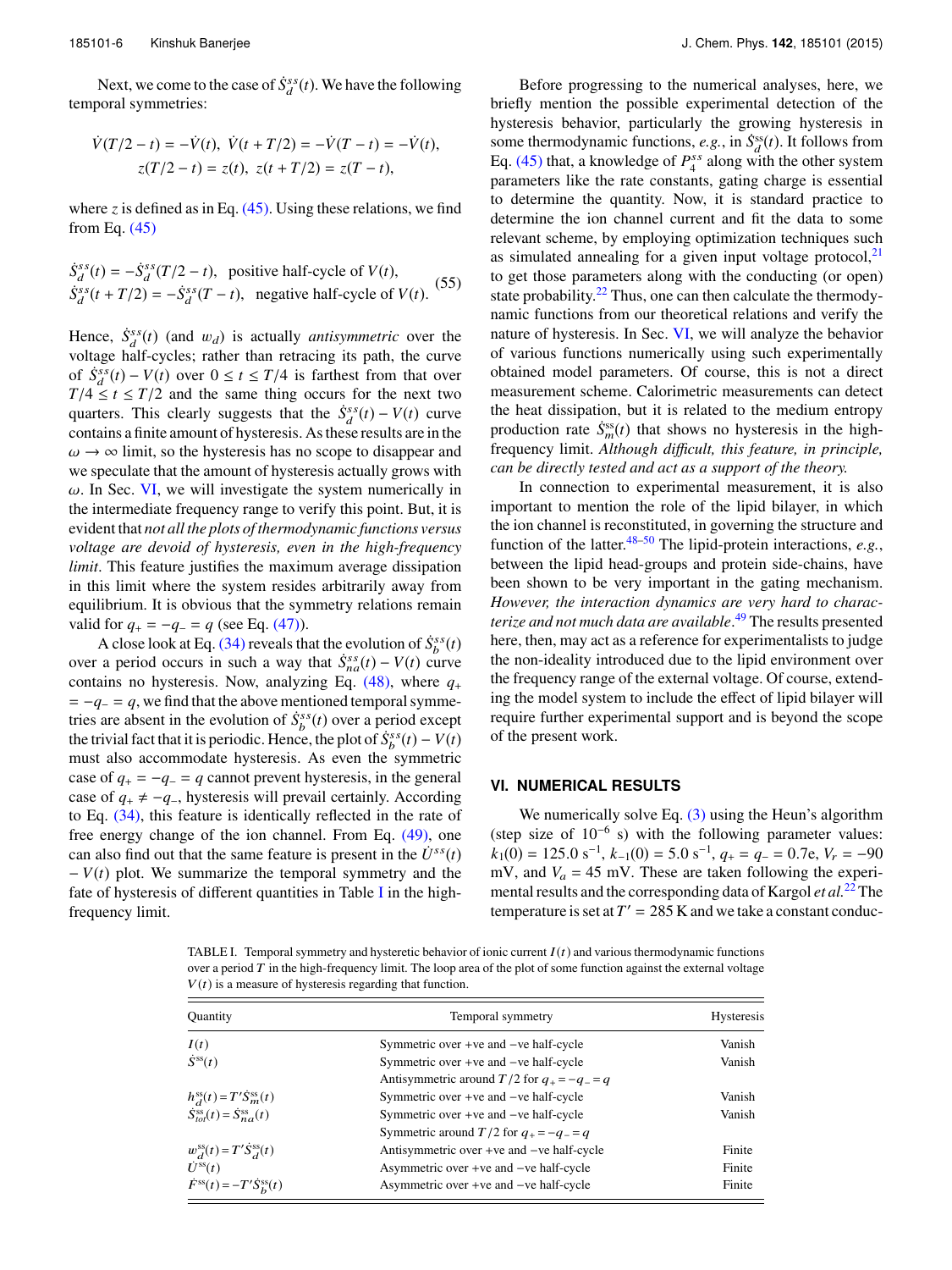

FIG. 1. Dynamic hysteresis in the long-time limit in (a) ionic current,  $I^{ss}(t)$ , (b) total EPR,  $\dot{S}_{tot}^{ss}(t)$ , (c) system EPR,  $\dot{S}^{ss}(t)$ , and (d) medium EPR,  $\dot{S}_{m}^{ss}(t)$ . The loops are generated by plotting data over a period  $T$ .

tance  $g = 0.001 \mu S$ . We thoroughly analyze the conductingstate probability  $P_4(t)$ , the ionic current  $I(t)$ , and various EPRs as a function of frequency  $\nu$  of the external voltage  $V(t)$ . The details of their behavior, particularly the dynamic hysteresis, are already discussed elsewhere. $27$  However, for the sake of completeness and readability, we provide some representative plots here in the long-time limit.

In Fig. 1, we show the dynamic nature of the hysteresis in the current  $I^{ss}(t)$  as well as in different EPRs by taking voltage frequencies over a large range. It is evident from the figure that, in the low ( $v = 0.5$  Hz) and high ( $v = 500$  Hz) frequency situations, the hysteresis, measured in terms of the loop area, tends to disappear for all the quantities. This is further emphasized in Fig.  $2(a)$ , where we plot the  $I - V$  loop area, normalised by the maximum value, as a function of  $\nu$ . The curve passes through a maximum and tends to zero in the two limiting situations. However, the average (over a period*T*) total EPR,  $\langle \dot{S}_{tot}^{ss}(t) \rangle$  rises with  $\nu$  to saturation as shown in Fig. 2(b).

Next, we study the time-evolutions of  $w_d^{\text{ss}}(t)$ ,  $\dot{F}^{\text{ss}}(t)$ , and  $\dot{U}^{ss}(t)$ , all scaled by temperature *T'*, at a high frequency  $\nu$  $= 5000$  Hz, at a low frequency  $v = 0.5$  Hz, and also at an intermediate frequency  $v = 50$  Hz. The corresponding plots are given in Figs.  $3(a)-3(c)$ , respectively, over a period. In the high-frequency limit, all three quantities show the same dy-



FIG. 3. Dynamics of  $w_d^{\text{ss}}(t)/T'$ ,  $\dot{F}^{\text{ss}}(t)/T'$ , and  $\dot{U}^{\text{ss}}(t)/T'$  over a period for (a)  $v = 5000$  Hz, (b)  $v = 0.5$  Hz, and (c)  $v = 50$  Hz.

namics, manifested in Fig.  $3(a)$ . This follows from the fact that at large  $v$  (or  $\omega$ ), they are dominated by and proportional to  $\omega$ coming from the *V* term (see Eqs.  $(45)$  and  $(47)$ – $(49)$ ). We have also shown the accuracy of the analytical treatment in the  $\omega$  $\rightarrow \infty$  limit by plotting points generated from Eq. (47). Closer inspection of these plots also reveals the temporal symmetry mentioned in Table I. We clarify here that, although  $\hat{F}^{\text{ss}}(t)$ and  $\dot{U}^{ss}(t)$  are supposed to be asymmetric over the positive and negative half-cycles, the terms causing this asymmetry *do not* contain  $\dot{V}$  (see Eqs. (48) and (49)). Thus, they become negligible in the high-frequency limit and the corresponding dynamics becomes *antisymmetric*, similar to that of  $w_d^{\text{ss}}(t)$ . High values of  $\nu$  are also shown to be experimentally accessible,  $e.g.,$  in Ref.  $22, v$  is varied in the range 100 Hz-4 kHz.

Now, we come to the corresponding hysteresis plots of these thermodynamic functions which is the point of main attention. In Fig. 4(a), the low frequency case  $v = 0.5$  Hz is shown. All the quantities have small amount of hysteresis with the loop area of  $\dot{U}^{ss}(t) - V(t)$  being much larger compared to that of the others. Interestingly, as  $\nu$  is increased, the hysteresis becomes more and more prominent. This is evident from Figs. 4(b)-4(d), where the loops for  $U^{ss}(t)$ ,  $w_d^{ss}(t)$ , and  $\dot{F}^{ss}(t)$ , respectively, are found to expand progressively with increasing  $\nu$ . It is observed from Fig. 4 that the magnitudes of  $\dot{U}^{ss}(t)/T', w_d^{ss}(t)/T'$ , and  $\dot{F}^{ss}(t)/T'$  in the negative V(t) region are larger than those in the positive  $V(t)$  region regardless



FIG. 2. (a) Normalised  $I - V$  loop area and (b) average total EPR,  $\langle \dot{S}_{tot}^{ss}(t) \rangle$ as a function of  $\nu$ .



FIG. 4. (a) Hysteresis loops of  $w_d^{\text{ss}}(t)/T'$ ,  $\dot{F}^{\text{ss}}(t)/T'$ , and  $\dot{U}^{\text{ss}}(t)/T'$  over a period at  $v = 0.5$  Hz. The hysteresis loops of  $\dot{U}^{ss}(t)/T'$ ,  $w_{d}^{ss}(t)/T'$ , and  $\dot{F}^{ss}(t)/T'$  are shown in (b)-(d), respectively, at  $v = 50$ , 500, 5000 Hz.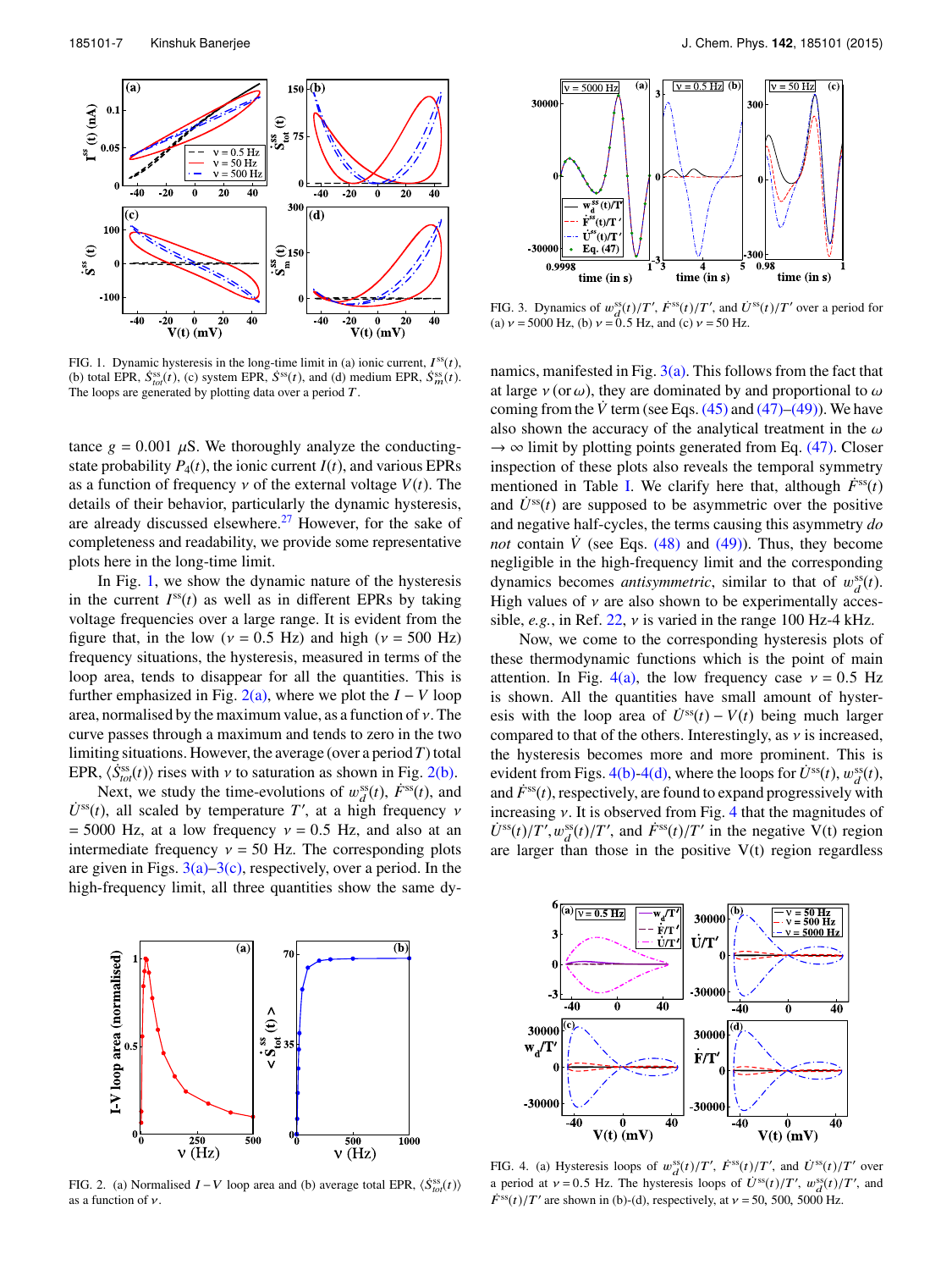of the frequency. This can be explained analytically in the high-frequency limit. All the three quantities are dominated by the  $\dot{V}$  containing terms at large  $v$ , as already stated above. Now, the factor  $(\frac{3z-1}{1+z})$  is large when  $V(t) < 0$  (see Eq. (36) for the definition of *z*) and this results in the higher magnitude in negative  $V(t)$  region. This is valid also for intermediate frequencies as obtained numerically. The result suggests different nonequilibrium thermodynamic responses of the ion channel molecule to depolarization and repolarization steps of the periodic voltage. Thus, these specific thermodynamic functions exhibit an entirely different feature of ever-growing hysteresis in presence of external periodic voltage. We conjecture that this increasing hysteresis actually reflects the *lasting* memory of the ion channel in far-from-equilibrium scenarios. For clarity, we mention that this memory exists as long as the voltage variation is present.

# **VII. SUMMARY AND CONCLUSION**

In this work, we have studied the stochastic kinetics of a single K<sup>+</sup> channel in presence of external periodic voltage. The time-dependent driving keeps the system out-of-equilibrium characterized by positive dissipation. The appealing aspect of the system's response is the dynamic hysteresis shown by the experimentally measurable ionic current as well as various EPRs. This reveals the memory of the channel molecule generated due to the sinusoidal driving. Although hysteresis in diverse properties has been found to vanish in the low as well as in the high-frequency limit, here, we show that this is *not* universally true. From the temporal symmetry of the evolution in the high-frequency limit and detailed numerical study, we have established that for some thermodynamic functions, *viz.*, the rates of internal energy and free energy changes of the system and the rate of dissipative work done on the system, the hysteresis actually grows with rising voltage frequency. The temporal symmetry analysis also allows one to analytically determine whether hysteresis will emerge without going into the more involved loop-area calculations and provides a tangible qualitative understanding of the development and sustenance of memory. The growing hysteresis also corroborates with the non-zero average dissipation. Therefore, we propose that the memory of the ion channel resulting due to periodic voltage *is not reflected uniformly in all of its properties*. Most importantly, the detectable ionic current gives an impression of continuous attenuation of memory as voltage variation becomes faster. However, the memory effect, although dynamic, actually flourishes with rising frequency as exhibited through specific nonequilibrium thermodynamic responses. It will be highly interesting to quantitatively examine the dynamic hysteresis in these functions employing more realistic models, including interaction among the subunits and with the environment. Work in this direction is in progress.

#### **ACKNOWLEDGMENTS**

K.B. acknowledges Dr. B. Das, Professor G. Gangopadhyay, Professor K. Bhattacharyya, and Professor C. Mukhopadhyay for fruitful discussions and the University Grants Commission (UGC), India for Dr. D. S. Kothari Fellowship.

- $<sup>1</sup>A$ . L. Hodgkin and A. F. Huxley, J. Physiol. 117, 500 (1952).</sup>
- <sup>2</sup>D. L. Nelson and M. M. Cox, *Lehninger Principles of Biochemistry*, 4th ed. (Worth, 2004).
- <sup>3</sup>R. F. Fox and Y. Lu, *Phys. Rev. E* **49**, 3421 (1993).
- <sup>4</sup>F. Bezanilla, IEEE Trans. Nanobioscience 4, 34 (2005).
- <sup>5</sup>Y. Pichon, L. Prime, P. Benquet, and F. Tiaho, Eur. Biophys. J. 33, 211 (2004).
- <sup>6</sup>G. M. Shepherd, *Neurobiology*, 3rd ed. (Oxford University Press, New York, Oxford).
- <sup>7</sup>W. N. Zagotta, T. Hoshi, and R. W. Aldrich, J. Gen. Physiol. 103, 321 (1994).
- <sup>8</sup>W. N. Zagotta, T. Hoshl, J. Dittman, and R. W. Aldrich,J. Gen. Physiol. 103, 279 (1994).
- <sup>9</sup>T. Hoshi, W. N. Zagotta, and R. W. Aldrich, J. Gen. Physiol. 103, 249 (1994).
- <sup>10</sup>B. Sakmann and E. Neher, *Single-Channel Recording*, 2nd ed. (Plenum Press, New York, 1995).
- <sup>11</sup>B. Hille, *Ion Channels of Excitable Membranes*, 3rd ed. (Sinauer Associates, Sunderland, MA, 2001).
- <sup>12</sup>M. B. Jackson, B. S. Wong, C. E. Morris, and H. Lecar, Biophys. J. 42, 109 (1983).
- <sup>13</sup>L. Kaestner, P. Christophersen, I. Bernhardt, and P. Bennekou, Bioelectrochemistry 52, 117 (2000).
- <sup>14</sup>R. Mannikko, S. Pandey, H. P. Larsson, and F. Elinder, J. Gen. Physiol. **125**, 305 (2005).
- <sup>15</sup>L. M. Nowak and J. M. Wright, Neuron 8, 181 (1992).
- <sup>16</sup>A. Fulinski, Z. Grzywna, I. Mellor, Z. Siwy, and P. N. R. Usherwood, *Phys.* Rev. E 58, 919 (1998).
- <sup>17</sup>H. Zhu, S. Dong, and J. M. Liu, Phys. Rev. B 70, 132403 (2004).
- <sup>18</sup>M. A. Pustovoit, A. M. Berezhkovskii, and S. M. Bezrukov, J. Chem. Phys. 125, 194907 (2006).
- <sup>19</sup>T. Andersson, Math. Biosci. 226, 16 (2010).
- $20$ M. M. Millonas and D. A. Hanck, *Phys. Rev. Lett.* **80**, 401 (1998).
- <sup>21</sup>M. M. Millonas and D. A. Hanck, Biophys. J. 74, 210 (1998).
- <sup>22</sup>A. Kargol, A. Hosein-Sooklal, L. Constantin, and M. Przestalski, Gen. Physiol. Biophys. 23, 53 (2004).
- <sup>23</sup>A. Kargol and K. Kabza, Phys. Biol. 5, 026003 (2008).
- <sup>24</sup>D. Fologea, E. Krueger, Y. I. Mazur, C. Stith, Y. Okuyama, R. Henry, and G. J. Salamo, Biochim. Biophys. Acta 1808, 2933 (2011).
- <sup>25</sup>J. P. Keener, J. Math. Biol. 58, 447 (2009).
- <sup>26</sup>B. K. Chakrabarty and M. Acharyya, Rev. Mod. Phys. 71, 847 (1999).
- <sup>27</sup>B. Das, K. Banerjee, and G. Gangopadhyay, Phys. Rev. E 86, 061915 (2012).
- <sup>28</sup>Y. Jiang, A. Lee, J. Chen, V. Ruta, M. Cadene, B. T. Chait, and R. MacKinnon, Nature 423, 33 (2003).
- <sup>29</sup>A. Nekouzadeh, J. R. Silva, and Y. Rudy, Biophys. J. 95, 3510 (2008).
- $30L$ . M. Mannuzzu, M. M. Moronne, and E. Y. Isacoff, Science 271, 213 (1996).
- <sup>31</sup>W. R. Silverman, B. Roux, and D. M. Papazian, Proc. Natl. Acad. Sci. U. S. A. 100, 2935 (2003).
- <sup>32</sup>I. Goychuk and P. Hanggi, *Physica A* 325, 9 (2003).
- <sup>33</sup>D. Andrieux and P. Gaspard, J. Chem. Phys. 121, 6167 (2004).
- <sup>34</sup>B. Das and G. Gangopadhyay, J. Chem. Phys. 132, 135102 (2010).
- <sup>35</sup>K. Banerjee, B. Das, and G. Gangopadhyay, J. Chem. Phys. 138, 165102 (2013).
- <sup>36</sup>P. Gaspard, J. Chem. Phys. 120, 8898 (2004).
- <sup>37</sup>J. P. Keener, J. Math. Biol. 60, 473 (2010).
- <sup>38</sup>L. O. Chua and S. M. Kang, Proc. IEEE 64, 209 (1976).
- <sup>39</sup>L. O. Chua, IEEE Trans. Circuit Theory 18, 507 (1971).
- <sup>40</sup>D. B. Strukov, G. S. Snider, D. R. Stewart, and R. S. Williams, Nature (London) 453, 80 (2008).
- <sup>41</sup>L. Jiu-li, C. Van den Broeck, and G. Nicolis, Z. Phys. B 56, 165 (1984).
- <sup>42</sup>G. Nicolis and I. Prigogine, *Self-Organization in Nonequilibrium Systems* (Willey, New York, 1977).
- <sup>43</sup>H. Ge and H. Qian, Phys. Rev. E 81, 051133 (2010).
- 44M. Esposito and C. Van den Broeck, *Phys. Rev. Lett.* **104**, 090601 (2010).
- <sup>45</sup>M. Esposito and C. Van den Broeck, Phys. Rev. E 82, 011143 (2010).
- <sup>46</sup>G. Nicolis and I. Prigogine, Proc. Natl. Acad. Sci. U. S. A. 68, 2102 (1971).
- <sup>47</sup>J. Schnakenberg, Rev. Mod. Phys. 48, 571 (1976).
- <sup>48</sup>T. S. Tillman and M. Cascio, Cell Biochem. Biophys. 38, 161 (2003).
- <sup>49</sup>A. W. Smith, Biochim. Biophys. Acta 1818, 172 (2012).
- <sup>50</sup>I. Basu, A. Chattopadhyay, and C. Mukhopadhyay, Biochim. Biophys. Acta 1838, 328 (2014).